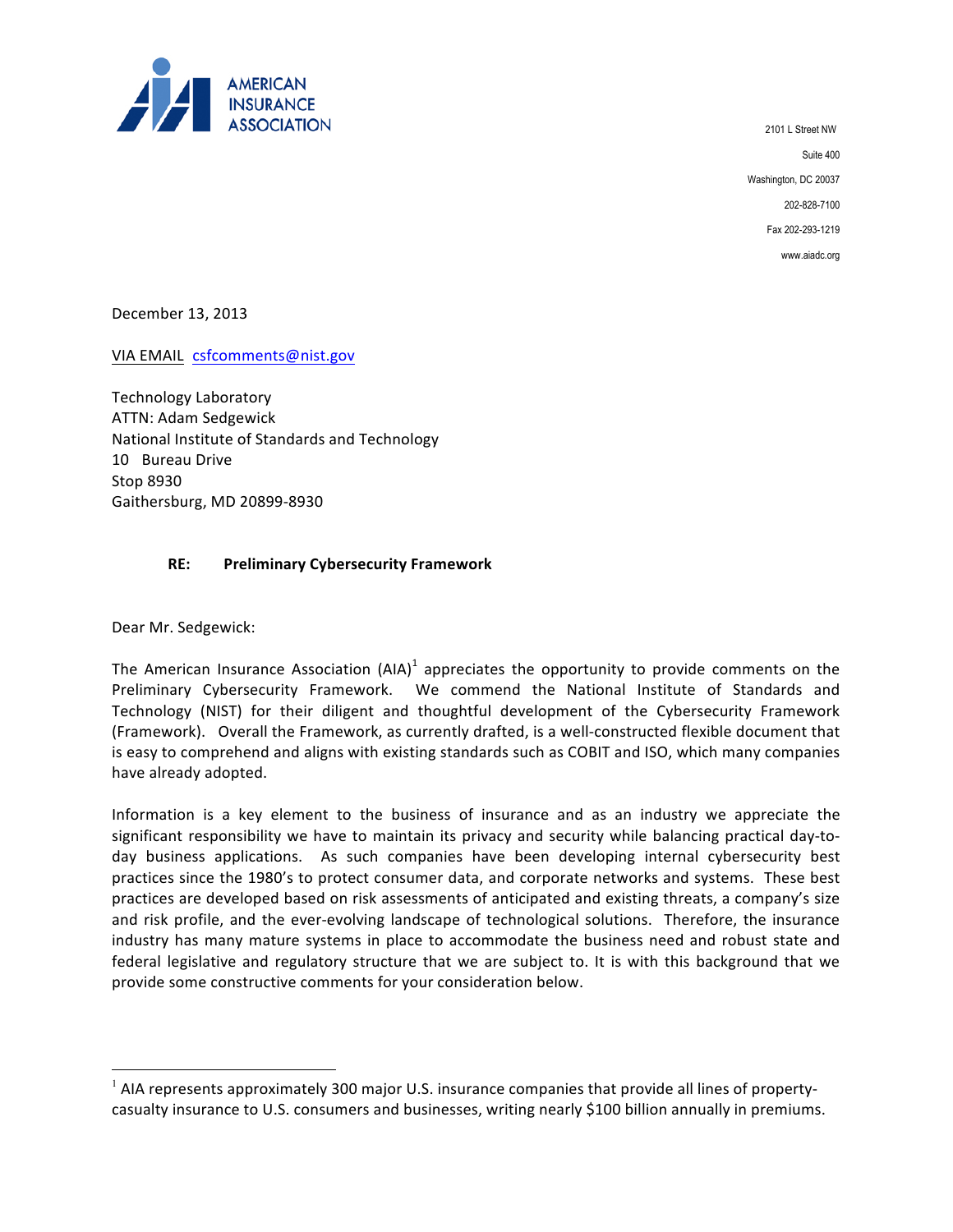#### **Profiles and Tiers**

We have concerns that the Profiles and Tiers are not sufficiently described to encourage continuous improvement of security practices. For instance, there is not enough information to clearly differentiate the maturity levels between what is described as Tier 3 vs. Tier 4. Too much is left open to subjective interpretation that could result in companies describing their program as a Tier 4 when in reality their maturity level is something less.

In addition, many existing frameworks will assess the design and effectiveness of controls at the subcategory level and then use these lower level assessments to roll-up a composite maturity rating. This type of approach seems to be missing from the Framework. Instead the Tiers are defined at a higher aggregate level. Such a sub-category approach may assist with promoting continuous improvements in security practices.

## **Conformity Assessments**

Appendix C identifies areas of improvement that should be addressed through future collaboration, including conformity assessments. It is unclear what role these conformity assessments will play and how they are to be conducted. There is a serious concern that a government requirement for a conformity assessment could lead to significant unplanned costs should an independent or external auditor be required to assess corporate security programs.

## **Privacy and Civil Liberties**

As drafted, the methodology to protect privacy and civil liberties contained in Appendix B is overly prescriptive and may conflict with existing corporate best practices or legal requirements. For example, page 29 directs companies to retain PII for as long as is necessary and permitted to fulfill the specified purpose." However, corporate best practices surrounding record retention may require information to be retained for other purposes such as potential litigation. Also, the broad-based principles in current Appendix d not have an obvious connection to the Framework and are therefore overreaching.

As an alternative, we support the substance of the "Methodology to Protect Privacy for a Cybersecurity Program" established in the letter from Harriet Pearson of Hogan and Lovells. This alternative approach recommended by Hogan and Lovells is clear and straightforward and recognizes the applicability of existing standards, best practices, and legal requirements. Further, it continues the theme of flexibility as championed in the Framework. We recommend that NIST eliminate the existing Appendix B and incorporate the Hogan and Lovells' proposed privacy methodology.

# **Cost**

The Framework as currently drafted generally appears to be an inclusive and not disruptive document for those with mature systems currently in place, but it may be too early to say this with certainty. While it ultimately remains to be seen, there should be minimal costs related to implementing the Framework for companies with existing mature systems. However, this may not be the case for a less mature company that will experience initial up-front costs.